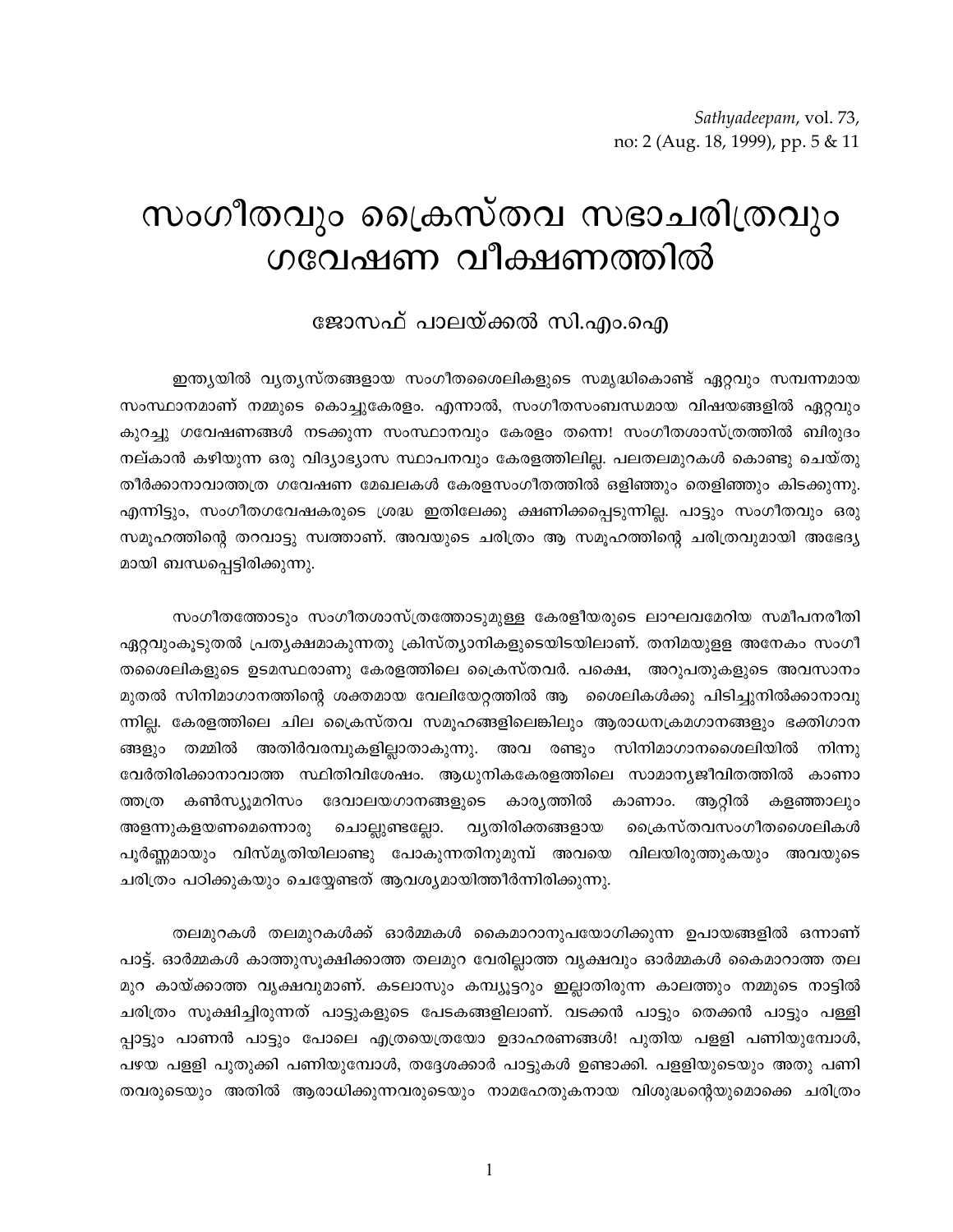പാട്ടുകളിൽ നിക്ഷേപിച്ചു. അവരതു പാടി; പുതിയ തലമുറ അത് ഏറ്റു പാടി. ദൂരദേശത്തു നിന്നു തികച്ചും അപരിചിതമായ ദേശത്തേയ്ക്കു കല്യാണം കഴിച്ചു വന്ന കൊച്ചുപെൺകുട്ടിക്കു തന്റെ ഭർത്താവിന്റെ ദേശത്തിന്റെയും ദേവാലയത്തിന്റെയുമൊക്കെ ചരിത്രം പഠിക്കാനും അവളുടെ കുട്ടികളെ പഠിപ്പിക്കാനും പാട്ടുകളായിരുന്നു പ്രധാനം അവലംബം. അങ്ങനെ, ഒരു തലമുറയെ മറ്റൊരു തലമുറ യുമായി ബന്ധിപ്പിക്കുന്ന പൊക്കിൾകൊടിയായിമാറി പാട്ടുകൾ. ഇന്നു കേരളത്തിലെ പല പുരാതന പളളികളുടെയും പൂർവ്വചരിത്രം പി.യു.ലൂക്കാസ് പ്രസിദ്ധം ചെയ്ത 'പുരാതനപ്പാട്ടുകൾ' എന്ന പുസ്ത കത്തിൽ മാത്രമാണുളളത്.

വൃക്തിക്കും കുടുംബത്തിനും ചരിത്രമുളളതുപോലെ ഓരോ പാട്ടിനും അതിന്റേതായ ചരിത്രപ ശ്ചാത്തലമുണ്ട്. വൃക്തികളുടെയും കുടുംബങ്ങളുടെയും സഭകളുടെയുമൊക്കെ ചരിത്രങ്ങൾ പര സ്പരം ബന്ധപ്പെട്ടിരിക്കുന്നതുപോലെതന്നെ ഒരു പാട്ടിന്റെ ചരിത്രം അതുണ്ടാക്കിയ വ്യക്തിയുടെയും അതു പാടുന്ന സമൂഹത്തിന്റെയും അവരുടെ സഭകളുടെയും അതിലുപയോഗിച്ചിരിക്കുന്ന ഭാഷയുടെ പോലും ചരിത്രങ്ങളുമായി ബന്ധപ്പെട്ടിരിക്കുന്നു. സുപരിചിതമായ ഒരു ഗാനം ഉദാഹരണമായെടു ക്കാം. കേരളത്തിലെ കത്തോലിക്കർ – സുറിയാനി – ലത്തീൻ വൃത്യാസമില്ലാതെ ഒരുമിച്ചുകൂടുമ്പോൾ പാടാൻ കിട്ടുന്ന വളരെ ചുരുക്കം പാട്ടുകളിലൊന്നാണു 'വാവാ യേശുനാഥാ, വാവാ സ്നേഹനാഥാ' എന്നു തുടങ്ങുന്ന ഗാനം (ജോൺ പോൾ മാർപ്പാപ്പ മലയാളക്കരയിൽ 'ബലി' യർപ്പിച്ചപ്പോൾ ഈ പാട്ടു പാടാതിരുന്നതിനെ ഓർത്തു ദു:ഖിച്ചാലും!). ലളിതമായ പദ്യശൈലി, സരളമായ ശബ്ദഭംഗി, സുന്ദരമായ പ്രതിബിംബങ്ങൾ. പാടുകയോ പാടിക്കേൾക്കുകയോ ചെയ്യുന്ന ഏതൊരു സഹൃദയ നെയും പുളകം കൊള്ളിക്കുന്ന ഗാനം. ആദ്യപാദം പാടിക്കഴിയുമ്പോഴേക്കും ഈണം മറക്കാം. ഈണ ത്തിന്റെ ഓർമ്മഭാരത്തിൽ നിന്നു വിമുക്തമായ മനസ്സിനെ പടിപടിയായി പദങ്ങളുടെ അർത്ഥത്തി ലേയ്ക്കും അവിടെ നിന്ന് ബൂദ്ധിക്കും അർത്ഥത്തിനുമതീതമായ ആദ്ധ്യാത്മികാനുഭൂതിയിലേക്കും തിരി ച്ചുവിടാം. അധികം സംഗീതവാസനയില്ലാത്തവർക്കും അനായാസേന പാടാം. (കേരളത്തിലിന്നും നില വിലിരിക്കുന്ന സുറിയാനി സംഗീതശൈലിയെ വിലയിരുത്താനും ഈ മാനദണ്ഡങ്ങൾ ഉപയോഗിക്കാമെന്നോർക്കുക.) ഭാഷയുടെയും കവിതയുടെയും മാനദണ്ഡങ്ങൾ വച്ചു നോക്കുമ്പോൾ തികച്ചും കേരളീയമായ ഗാനമാണിത്. എന്നാലിതിന്റെ ഈണമോ തീർത്തും പാശ്ചാതൃം. കേരളത്ത നിമ തൊട്ടുതേച്ചിട്ടില്ലാത്ത സംഗീത ശൈലി. കേരളീയർക്കു സ്വന്തമെന്നഭിമാനിക്കാവുന്ന സോപാന സംഗീതത്തിന്റെയോ കേരളത്തിലേക്കു കുടി കയറിവന്ന സുറിയാനിസംഗീതത്തിന്റെയോ അതുപോ ലെതന്നെ തെന്നിന്ത്യൻ ശാസ്ത്രീയസംഗീതത്തിന്റെയോ തദ്ദേശീയമായ നാടോടിപ്പാട്ടുകളുടെയോ സ്വാധീനം ലേശംപോലുമില്ല. സംഗീതശാസ്ത്രവിധികൾക്കനുസരിച്ചു വിശകലനം ചെയ്യുമ്പോൾ മാത്രമേ ഇതിന്റെ ഈണത്തിലെ കപടലാളിത്യം വെളിച്ചത്തുവരൂ. സാമാന്യവായനക്കാർക്കു വിരസത യുളവാക്കുന്ന സാങ്കേതിക പദങ്ങളുടെ സഹായം തേടേണ്ടതുകൊണ്ട് അത്തരമൊരു വിശകലനത്തിനി വിടെ പ്രസക്തിയില്ല. എന്നാൽ, ചിലകാര്യങ്ങൾ വ്യക്തമാണ്. ഇതിന്റെ സൃഷ്ടികർത്താവു കൈവിരലി ലെണ്ണാവുന്നത്ര നോട്ടുകളുപയോഗിച്ചു മനോഹരമായൊരീണം നെയ്തിരിക്കുന്നു. പാശ്ചാതൃസംഗീത ശൈലിയിലാണ് ഇതിലെ സ്വരങ്ങൾ ക്രമീകരിച്ചിരിക്കുന്നത്. മൂന്നുമാത്രകളിൽ ആദ്യത്തെ മാത്രയ്ക്ക് ഊന്നൽ കൊടുത്തുകൊണ്ടുളള ഇതിലെ വിളംബകാല താളക്രമവും പാശ്ചാത്യം തന്നെ. എന്നോ ഏതോ പാശ്ചാത്യ നാട്ടിൽ നിന്ന് ഒരു പാതിരിയോ പാശ്ചാത്യനാടു സന്ദർശിച്ചുമടങ്ങിയെത്തിയ തെന്നിന്ത്യൻ ക്രിസ്ത്യാനിയോ ഈ ഈണം കേരളത്തിൽ കൊണ്ടു വന്നിരിക്കണം. അല്ലെങ്കിൽ ഒരു പാശ്ചാത്യ ഈണത്തിന്റെ ചുവടുപിടിച്ചു പുതിയൊരീണം മെനഞ്ഞതുമാകാം. കേരളത്തിലേക്കുളള ഈ ഈണത്തിന്റെ യാത്ര തമിഴ് നാട്ടിലൂടെയാകാൻ സാദ്ധ്യതയുണ്ട്. തമിഴ് നാട്ടിലെ കത്തോലിക്ക

 $\overline{2}$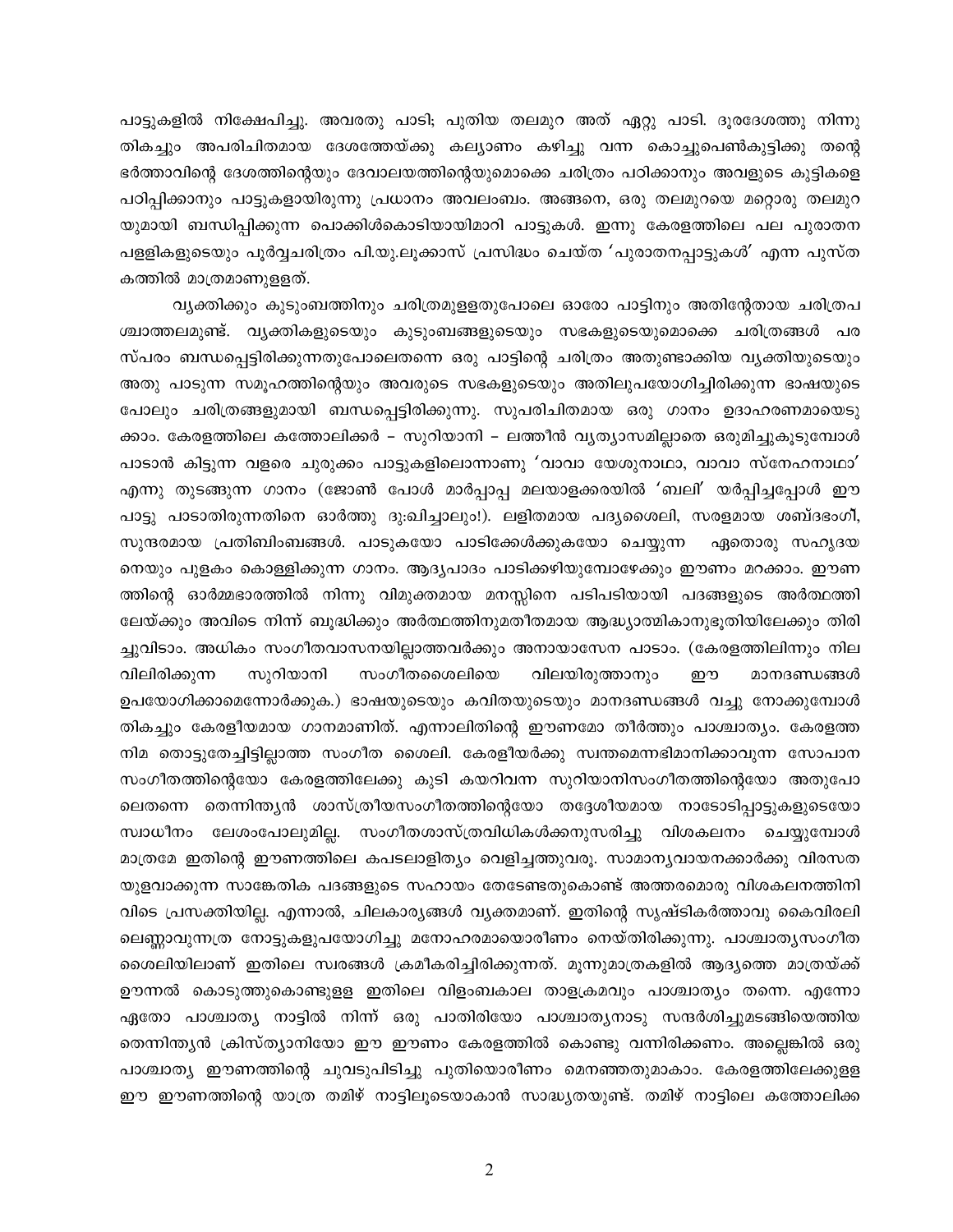രുടെയിടയിൽ 'ഈശോ സ്നേഹിക്കിറാൻ' എന്നു തുടങ്ങുന്ന വരികളിലൂടെ ഈ ട്യൂൺ വളരെ പ്രസി ദ്ധമാണ്. കാലക്രമത്തിൽ 'വാ വാ യേശുനാഥാ' എന്ന മനോഹരമായ വരികളിലൂടെ ഈ ട്യൂൺ മല യാള മണ്ണിലലിഞ്ഞുചേർന്നു. ചുരുക്കിപ്പറഞ്ഞാൽ 'വാ വാ യേശുനാഥാ' എന്ന പാട്ടിന്റെ ചരിത്ര പശ്ചാ ത്തലം പഠന വിഷയമാക്കുന്നപക്ഷം അതു രണ്ടുരാജൃങ്ങളുടെയും സഭകളുടെയും വൃതൃസ്തരായ രണ്ടു ജനതകളുടെയും അവരുടെ സംസ്കാരങ്ങളുടെയും സമ്പർക്ക–സങ്കലന ചരിത്രവുമായി കെട്ടുപി ണഞ്ഞുകിടക്കുന്നു എന്നു കാണാം.

ഒരു പാട്ടിന്റെ ഈണത്തിന് അതിന്റെ വരികളേക്കാൾ ആയുസ്സ് കൂടുതലുണ്ടെന്നുളളതു വിചിത്ര മായൊരു വസ്തുതയാണ്. ചിലപ്പോൾ ഒരു ഈണത്തിന് ഒന്നിലധികം ആയുസ്സുകൾ ഉണ്ടായെന്നു വരാം. വരികൾ വിസ്മൃതിയിലലിഞ്ഞുചേർന്നതിനുശേഷവും ഈണങ്ങൾ ജീവിക്കുന്നു. കാലവും ദേശവും ഭാഷയും മറികടന്ന് ഈണങ്ങൾ സഞ്ചരിക്കുന്നു. അന്യഭാഷകളിൽനിന്ന് വാക്കുകൾ ആഹരിച്ച് ഈണങ്ങൾ പുനർജ്ജീവിക്കുന്നു. ഒരേ ഭാഷയിൽത്തന്നെ 'പാട്ടുകെട്ടാ' നുളള നൂലായി ഈണങ്ങൾ പ്രവർത്തിക്കുന്നു. അതിനാൽ, സംസ്കാരസങ്കലനങ്ങളുടെ ചരിത്രം പഠിക്കാൻ പാട്ടിന്റെ യീണങ്ങൾ ഉപാധിയത്രെ? ഈണങ്ങളുടെ പ്രയാണം സംഗീതഗവേഷകർക്കുമാത്രമല്ല നരവംശശാ സ്ത്രജ്ഞർക്കും ഇഷ്ടപ്പെട്ട വിഷയമാണ്. ഒരുകാലത്ത്, ഒരുദേശത്തു നിലവിലിരുന്ന ഈണങ്ങൾ ആ ദേശത്തു വിസ്മൃതിയിലാവുകയും വളരെ വൃതൃസ്തമായ സംസ്കാരങ്ങളുടെ നടുവിൽ മറ്റൊരു ദേശത്ത് അതേ ഈണങ്ങൾ പുനർജ്ജന്മം പ്രാപിക്കുകയും ചെയ്യുക അസാധാരണമല്ല. മദ്ധ്യപൂർവ ദേശത്തുനിന്നു മലയാളക്കരയിലെത്തിയ സുറിയാനിശീലുകളിൽ പലതും ഇന്നതിന്റെ ഉത്ഭവസ്ഥാ നത്തു നിലനില്ക്കുന്നില്ല. ഈ ഈണങ്ങളാകട്ടെ, അനേകശതവർഷങ്ങൾക്കു ശേഷവും കേരളത്തിൽ ജീവിക്കുന്നു. അങ്ങനെ പ്രസ്തുത ഈണങ്ങൾ രണ്ടു ദേശത്തിന്റെയും രണ്ടു സംസ്കാരങ്ങളുടെയും സമ്പർക്കത്തിന്റെ കഥകൾ കാത്തുസൂക്ഷിക്കുന്നു.

ഈണങ്ങളുടെ പ്രയാണം പോലെതന്നെ വൃതൃസ്ഥമായ പരിസ്ഥിതികളിൽ അവയ്ക്കു സംഭവി ക്കുന്ന പരിണാമങ്ങളും ശ്രദ്ധാർഹമാണ്. കുടിയേറിയ ക്രൈസ്തവരിലൂടെ കേരളത്തിലെത്തിയ സുറി യാനിസംഗീതവും നാടോടിപ്പാട്ടുകളിലെ ശീലുകളും ശാസ്ത്രീയ സംഗീതത്തിലെ താളക്രമങ്ങളും ചേർന്നു 'മാർഗംകളി' പ്പാട്ടുണ്ടായി. ദ്രാവിഡവൃത്തമായ പാനയെ ക്രൈസ്തവർ സുറിയാനിമയമാക്കി 'പുത്തൻപാന' പാടി. അറബിരാജൃത്തുനിന്നെത്തിയ ബൈത്തുകളും ഇസലുകളും മലയാളമുണ്ടുടുത്ത പ്പോൾ മുസ്ലീങ്ങളുടെ 'മാപ്പിളപ്പാട്ടാ'യി. വടക്കേന്ത്യയിൽ പേർഷ്യൻ സംഗീതവും ഇന്ത്യൻ സംഗീതവും തമ്മിലുളള സംബന്ധത്തിലൂടെ 'ഹിന്ദുസ്ഥാനി' സംഗീതം സംജാതമാകുന്നതിനു വളരെ മുമ്പാണു കേരളത്തിൽ അറബിവൃത്തങ്ങളും മലയാളഭാഷയും കൂടിക്കലർന്നു മാപ്പിളപ്പാട്ടുണ്ടായത്. ഇന്ത്യൻ ഭുഖ ണ്ഡത്തിനകത്ത് തെക്കേന്തൃയിലെയും വടക്കേന്തൃയിലെയും സംഗീത സംസ്കാരങ്ങൾ കൂടിക്കല രാതെ തനിമ കാത്തു സൂക്ഷിച്ചപ്പോഴും ഈ കൊച്ചു കേരളത്തിൽ സംഗീതസംസ്കാരസങ്കലനങ്ങൾ ശക്തിയായി നടന്നതിനു പിന്നിലുളള സാമൂഹികശാസ്ത്ര വശങ്ങൾ ഗവേഷണവിഷയമാക്കേണ്ടവ തന്നെ.

ഈണങ്ങളുടെ പ്രയാണവും പരിണാമവും പോലെ ഗവേഷണപ്രാധാന്യമുളളതാണ് അവയുടെ തിരോധാനവും. കേരളസഭാചരിത്രത്തിന്റെ ആണിക്കല്ലായ മാർത്തോമ്മാ സംഭവം ഈ നൂറ്റാണ്ടിന്റെ ആരംഭംവരെ ആഘോഷിച്ചിരുന്നതു 'റമ്പാൻ' പാട്ടിലൂടെയും 'മാർഗംകളിപ്പാട്ടി' ലൂടെയുമായിരുന്നു.

3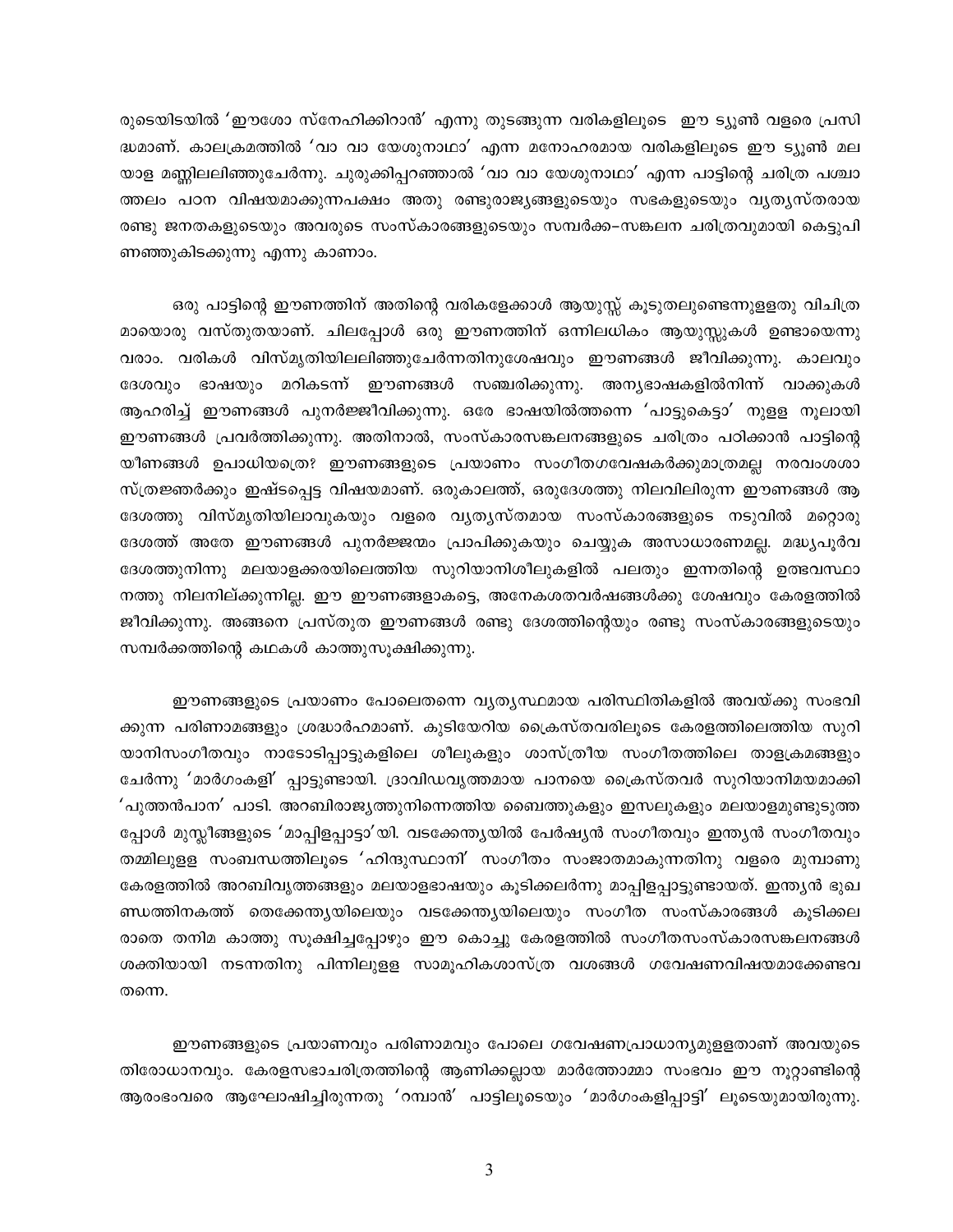മാർഗംകളിപ്പാട്ടു യുവജനോത്സവത്തിലൂടെ ഇന്നു പുനർജ്ജീവിക്കുന്നു. യുവജനോത്സവത്തിൽ കയറി പ്പറ്റിയത് ആ കലാരൂപത്തിനു ഗുണമോ ദോഷമോ എന്നറിയാൻ കുറച്ചുകാലംകൂടി കാത്തിരിക്കണം. കാലാന്തരത്തിൽ യുവജനോത്സവവേദിയിൽ മാത്രമായി ഈ കലാരൂപം അവശേഷിച്ചാൽ പ്രഘോഷ ണകല പ്രദർശനകലയായി രൂപാന്തരം പ്രാപിക്കുന്നതിന്റെ ചരിത്രം ഭാവിഗവേഷകർക്കു പഠിക്കാം. റമ്പാൻ പാട്ടാകട്ടെ, ഇന്നു പുസ്തകത്തിൽ മാത്രം അവശേഷിക്കുന്നു. അതിന്റെ ഈണം അറിയാവുന്ന അനുദിനജീവിതത്തിലെ വരിന്നില്ല. ഈണം മറന്നതോടെ വിശ്വാസാഘോഷങ്ങളിൽനിന്നു റമ്പാൻപാട്ടു തിരോധാനം ചെയ്തു.

ഒരീണം സമൂഹത്തിന്റെ സംഘാതമായ ഓർമ്മയിൽനിന്നു കാലക്രമത്തിൽ എങ്ങനെ മാഞ്ഞു പോകുന്നു എന്നതിനു മറ്റൊരുദാഹരണം നമ്മുടെ കൺമുമ്പിലുണ്ട്. സീറോ–മലബാർസഭയിൽ നിലവി ലുളള മരിച്ചവരുടെ ഒപ്പീസിലെ 'കൈക്കൊളളണമേ ഹൃദയംഗമമാം' എന്ന പ്രബോധന ഗാനത്തിന്റെ (മദ്രാശ) സ്വന്തമായ ഈണം 'ഖമ്പെൽ മാറൻ' എന്ന സുറിയാനിപ്പാട്ടിന്റേതാണ്. 'ഖമ്പെൽമാറ'ന്റെ ഈണം നിലനിർത്തിയാണ് ഫാ. ആബേൽ സി.എം.ഐ. അതു മലയാളത്തിലേക്കു തർജ്ജമ ചെയ്തത് . സംഗീതശാസ്ത്രപരമായി നോക്കുമ്പോൾ വളരെ പ്രത്യേകതകളുള്ള ഒരീണമാണത്. അതിനു സമാനമായി മറ്റൊരീണം മാത്രമേ ഇന്നു കേരളത്തിലുള്ളൂ. വൈദികരുടെ മൃതസംസ്കാര ത്തിലെ 'വിട വാങ്ങുന്നേൻ' എന്ന ഗാനം . പക്ഷേ, ഒരു പ്രശ്നമുണ്ട്, മൂന്നു ചെറിയ വരികളുളള ഒരു പാദം പാടിത്തീർക്കാൻ ഏറെ സമയം വേണം. കഴിഞ്ഞ പത്തു വർഷം വരെ ഈ ഈണം നമ്മുടെ സെമിത്തേരികളിൽനിന്നു കേൾക്കാമായിരുന്നു. എന്നാലിന്ന് എളുപ്പം പാടിത്തീർക്കാവുന്ന മറ്റൊരു സുറിയാനിപ്പാട്ടിന്റെ (ലാ തെകറേ ലാക്) ഈണത്തിലാണു മിക്ക വൈദികരും അതു പാടുക. തിരക്കിട്ട ആധുനിക ജീവിതത്തിന്റെ താളക്രമത്തിൽ വന്ന മാറ്റങ്ങൾ സംഗീതത്തിൽ പ്രതിഫലിക്കുക സ്വാഭാ വികം മാത്രം.

രേഖപ്പെടുത്തപ്പെട്ട മാധ്യമങ്ങളുടെ അഭാവത്തിൽ വായ്മൊഴികൾ മാത്രം അവലംബമായിട്ടുളള ചരിത്രത്തിന്റെ ഇരുണ്ട കോണുകളിലേക്കു കടന്നുചെല്ലാൻ പാട്ടിന്റെ ഈണങ്ങൾ സഹായകമത്രേ. ഉദാഹരണമായി കേരളത്തിലെ യഹൂദരുടെയും സുറിയാനി ക്രിസ്ത്യാനികളുടെയും പുരാതനപ്പാട്ടുക ളിലെ ചില ഈണങ്ങളുടെ സാമ്യം ശ്രദ്ധിക്കേണ്ടതു തന്നെ. യഹൂദർ ഈ ഈണങ്ങളെ ഷിഗ്ലി ഈണങ്ങൾ എന്നാണ് വിശേഷിപ്പിക്കുന്നത്. 'ഷിഗ്ലി' എന്ന പദത്തിന്റെ അർത്ഥം 'കൊടുങ്ങല്ലൂർ' ആണെന്നു മനസ്സിലാക്കുമ്പോഴാണ് ഈ ഈണങ്ങളുടെ സംയുക്തചരിത്രപ്രാധാന്യം വ്യക്തമാകുക. കേരളത്തിലെ യഹൂദരുടെയും സുറിയാനിക്രിസ്ത്യാനികളുടെയും ആദൃകാലചരിത്രങ്ങൾ പരസ്പരം ബന്ധപ്പെട്ടിരിക്കുന്നു. രണ്ടുകൂട്ടരും ഹൈന്ദവരാജാക്കന്മാരിൽനിന്നു പ്രത്യേകമായ ആനുകൂല്യങ്ങൾ സ്വന്തമാക്കിയ ചെപ്പേടുകളുടെ കഥ കാത്തുസൂക്ഷിക്കുന്നവരാണ്. യഹൂദരുടെ പെസഹാ ആചര ണവും സുറിയാനിക്രിസ്ത്യാനികളുടെ വീടുകളിൽ (ദേവാലയത്തിലല്ല) ആചരിച്ചുപോരുന്ന അപ്പംമുറി ക്കൽ ശുശ്രൂഷയും തമ്മിലുളള സാമ്യം ഈ രണ്ടു സമൂഹങ്ങളുടെയും പൂർവ്വകാലചരിത്രങ്ങളിലേക്കു ശ്രദ്ധ ക്ഷണിക്കുന്നു.

സഭകൾ തമ്മിലുളള സാമൃങ്ങൾക്കു മാത്രമല്ല വൃത്യാസങ്ങൾക്കും സാക്ഷിയാണു സംഗീതം. ഒരു സഭ മറ്റൊരു സഭയിൽ നിന്നു വൃതൃസ്തമാണെന്നു വരുത്താൻ, തങ്ങളുടെ തനിമ എടുത്തുകാണി ക്കാൻ സംഗീതം മാധ്യമമാക്കിയെന്നുവരാം. ഉദാഹരണമായി, സീറോ–മലബാർ സഭയും നെസ്തോറി

 $\overline{4}$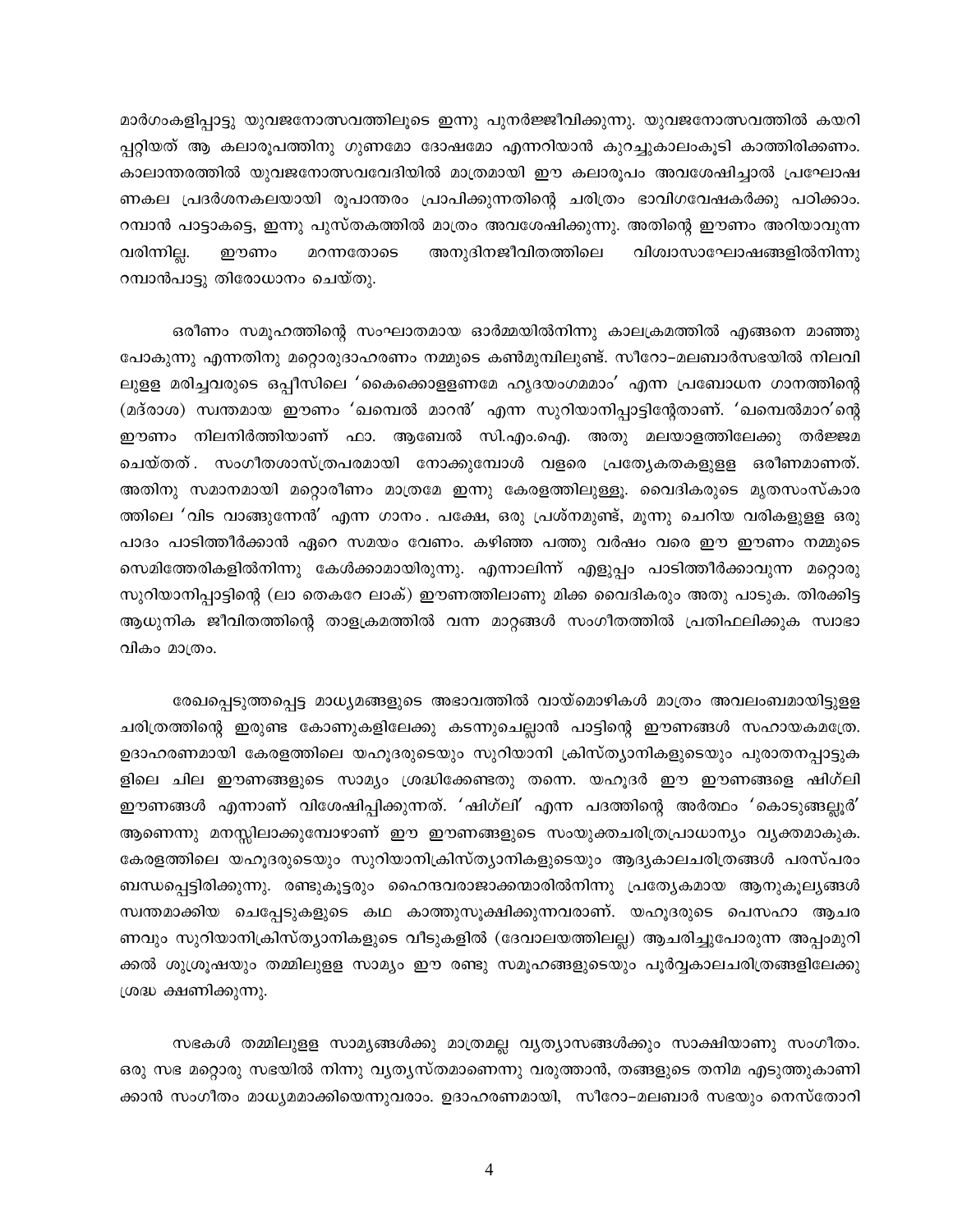യൻ (ചർച്ച് ഓഫ് ദി ഈസ്റ്റ്) സഭയും ഒരേ കൽദായ ലിറ്റർജിയാണ് ഉപയോഗിക്കുന്നത്. എന്നാൽ, പാട്ടുകൾക്ക് ഉപയോഗിക്കുന്ന ഈണങ്ങളുടെ കാര്യത്തിൽ ഈ രണ്ടു സഭകൾ തമ്മിൽ യാതൊരു സാമ്യവുമില്ല. ആരാധനക്രമം മാറ്റാതെതന്നെ അതിലെ ഈണങ്ങൾ മാറ്റിയതിനു പിന്നിൽ സംഘടിത മായ തീരുമാനങ്ങളുണ്ടെന്നു വ്യക്തം.

സംഗീതത്തിൽ അത്രവലിയ അഭിരുചിയില്ലാത്തവർക്കും ഗവേഷണം നടത്താവുന്ന മേഖല യാണ് പാട്ടുകളുടെ ഭാഷാപഠനം. പാട്ടുകളുടെ കാലനിർണ്ണയത്തിന് അവയിലെ ഭാഷാപഠനം ഉപാധി യാണ്. മാർഗം കളിപ്പാട്ടിലെ വന്ദനഗാനം ഉദാഹരണമായെടുക്കാം.

> മെയ്ക്കണീന്തപീലിയും മയിൽ മേൽത്തോന്നും മേനിയും പിടിത്തദണ്ഡും കയ്യും മെയ്യും

എന്നന്നേയ്ക്കും വാഴ്കവെ

(പി.യു.ലൂക്കാസ്, പുരാതനപ്പാട്ടുകൾ, പുറം 159) എന്നു തുടങ്ങുന്ന വന്ദനഗാനത്തിലെയും തുടർന്നുളള പതിന്നാലു പാദങ്ങളിലെയും പദപ്രയോഗങ്ങൾ തമ്മിൽ കാര്യമായ വൃത്യാസം കാണുന്നു. വന്ദനഗാന ത്തിന്റെ റിഡാക്ഷൻ ചരിത്രവും തുടർന്നുളള പാദങ്ങളുടെ റിഡാക്ഷൻ ചരിത്രവും വ്യതൃസ്തമാണെന്ന സുചനയിതിലുണ്ട്. വന്ദനഗാനത്തിൽ തമിഴ്, സുറിയാനി, മലയാളം എന്നീ ഭാഷകളുടെ സങ്കലനം കാണാം. ക്രിസ്തീയപാട്ടുകളുടെ ഭാഷാ പാഠഭേതസംശോധനം (redaction) ചരിത്രം മലയാളഭാഷ യുടെ ചരിത്രപഠനത്തിനും സഹായകമാണ്.

പാട്ടുകളുടെ പാഠാന്തരങ്ങൾ ഭാഷാപഠനത്തിന്റെ പരിധിയിൽപ്പെടുന്നു. പാഠഭേതങ്ങൾ ആക സ്മികമായി സംഭവിക്കുന്നവയല്ല. അവയ്ക്കു പിന്നിൽ അന്തരങ്ങൾ സൃഷ്ടിക്കുന്നവരുടെ വിശ്വാസ ങ്ങളും ബോദ്ധ്യങ്ങളും അറിഞ്ഞോ അറിയാതെയോ പ്രചോദകമായി നിലകൊള്ളുന്നു. റമ്പാൻ പാട്ടിന്റെ പാഠഭേദങ്ങളിലേക്കു ബർണാദ് ആലഞ്ചേരിയച്ചൻ മാർത്തോമ്മാ ക്രിസ്ത്യാനികൾ എന്ന തന്റെ പ്രസിദ്ധമായ ചരിത്രഗ്രന്ഥത്തിലൂടെ ശ്രദ്ധ ക്ഷണിച്ചെങ്കിലും ഗവേഷകർ ഇനിയും അതു ഗൗനി ച്ചതായി കാണുന്നില്ല.

കൈസ്തവസംഗീത ഗവേഷകരുടെ ശ്രദ്ധ പതിയേണ്ട വിശാലമായ മേഖലകളിലേക്കു വിരൽചൂണ്ടുക മാത്രമാണിവിടെ ചെയ്തത്. ഒരു ക്രൈസ്തവ സംഗീതശാസ്ത്രത്തിന് ഊടും പാവും നല്കാൻമാത്രം ശൈലീസമ്പന്നമാണു കേരളം. എന്നിട്ടും ഇന്ത്യയിലെഴുതപ്പെടുന്ന ഭാരതസംഗീതചരി ത്രത്തിലോ കേരളസംഗീത ചരിത്രത്തിലോ ഒരടിക്കുറിപ്പിനുപോലും ക്രൈസ്തവസംഗീതത്തിനു സ്ഥാനം കിട്ടിയില്ല. കേരളത്തിലെ ക്രൈസ്തവസംഗീത ചരിത്രം കേരളത്തിന്റെതന്നെ ചരിത്രവുമായി ബന്ധപ്പെട്ടിരിക്കുന്നു എന്ന വാസ്തവം വെളിച്ചത്തു കൊണ്ടുവരേണ്ടത് സംഗീതഗവേഷകരുടെ ചുമത ലയാണ്. ഗവേഷണം പലപ്പോഴും വിനയത്തോടു കൂടിയ വെല്ലുവിളിയാകുന്നതിൽ തെറ്റില്ലതാനും.

ഇതിനാവശ്യമായ ആദ്യപടി സംഗീതത്തോടുളള ബുദ്ധിപരമായ സമീപനമത്രേ. അങ്ങനെ യൊരു സമീപനത്തിന്റെ അഭാവം നമ്മുടെ ദേവാലയങ്ങളിൽ സമകാലീനഗായകസംഘങ്ങൾ തിര ഞ്ഞെടുക്കുന്ന പാട്ടുകളിലും, അവയുടെ അവതരണരീതിയിലും, വ്യക്തമാകുന്നുമുണ്ട്. ആരാധിക്കുന്ന സമൂഹത്തിനു നേതൃത്വം നല്കുന്നതിനു പകരം അവരെ വെറും കേൾവിക്കാരാക്കുന്ന നമ്മുടെ ഗായക

5